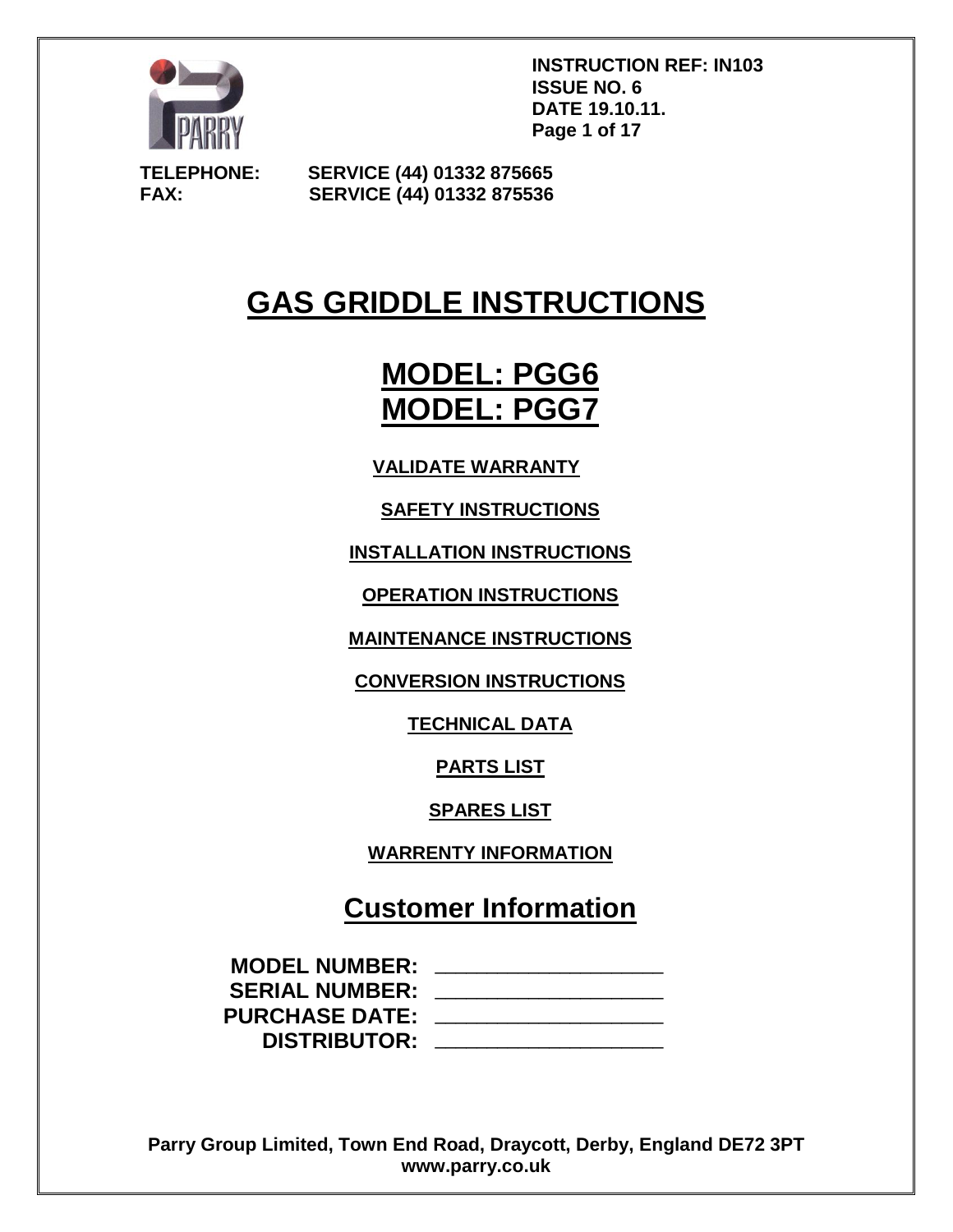

**INSTRUCTION REF: IN103 ISSUE NO. 6 DATE 19.10.11. Page 2 of 17**

## **TELEPHONE: SERVICE (44) 01332 875665 FAX: SERVICE (44) 01332 875536**

#### **Validate Warranty**

It is now even easier to validate your warranty. This can either be done by returning the warranty card supplied with every product or alternatively you can log onto our website at

<http://www.parry.co.uk/contact-us/product-warranty-registration>

and fill out our warranty form and submit it directly to us in seconds.

| <b>IMPORTANT NOTICE TO USER</b>                                                                                                                                                                                                                                                                                                                                                                                                                                                               | رسته<br>UK Manufacturers of premium quality<br><b>Warranty</b><br><b>PARRY</b><br>catering equipment for over 60 years<br>Home About Ranges Products New Products Engineering Spares PD Electrical Downloads Partners News                                                                                                                                                                                                                                                                                                                                    | <b>Justomer Service</b><br>Email Customer<br>Services<br>St Call: 01332 875544                                                                                                                                                                                                                                                                                                                                                 |
|-----------------------------------------------------------------------------------------------------------------------------------------------------------------------------------------------------------------------------------------------------------------------------------------------------------------------------------------------------------------------------------------------------------------------------------------------------------------------------------------------|---------------------------------------------------------------------------------------------------------------------------------------------------------------------------------------------------------------------------------------------------------------------------------------------------------------------------------------------------------------------------------------------------------------------------------------------------------------------------------------------------------------------------------------------------------------|--------------------------------------------------------------------------------------------------------------------------------------------------------------------------------------------------------------------------------------------------------------------------------------------------------------------------------------------------------------------------------------------------------------------------------|
| This card to be completed by Installer and returned to<br>The Parry Group Limited, Town End Road,<br>Draycott, Derby DE72 3PT<br>immediately<br>Failure to do so may affect further warranty claims<br>Customer Name: <u>Communication and Customer Name</u><br>Address: Note and the second contract of the second contract of the second contract of the second contract of the second contract of the second contract of the second contract of the second contract of the second contract | <b>Product Warranty Registration</b><br><b>Product</b><br>Warranty<br>Registration<br>Looking for the best way<br>to look after your new<br>product investment?<br>Register your warranty!<br>Why are Parry's warranties different?<br>Our warranties are different because they treat you like a professional. We don't make<br>excuses and slow down the whole process with needless returns to the factory, we send out<br>highly trained warranty mechanics who visit on-site to get the problems solved as soon as<br>possible.                          | <b>FREE REPORT</b><br>The 7 BIG Mistakes in<br><b>Commercial Catering</b><br>Name <sup>[</sup><br>Email<br>Sign Up Now!<br>In just the next 10<br>minutes YOU can<br>avoid the 7 BIG<br>mistakes in<br>Commercial Catering<br>conting business<br>pemers £1000s in lost<br>tumower, lost profits<br>and lost personal cash!<br><b>WHERE TO VIEW &amp; BUY</b><br><b>Parry Catering Equipment</b><br><b>Enter your Postcode</b> |
|                                                                                                                                                                                                                                                                                                                                                                                                                                                                                               | On-site repairs help you in a number of ways.<br>· Identification of the problem is quicker - no waiting for it to return to the factory.<br>. Face-to-face discussion - the engineer can help isolate any issues which may be caused<br>by the environment or usage etc.<br>· Quicker problem solving.<br>· Less disruption to your business - no taking equipment in and out of your working<br>environment and none of the problems associated with moving kit around.<br>Remember - failure to register your warranty may affect further warranty claims. | <b>F</b> Show National<br><b>Stockists</b><br>Find a Distributor<br>Want to become a distributor?                                                                                                                                                                                                                                                                                                                              |
|                                                                                                                                                                                                                                                                                                                                                                                                                                                                                               | Customer Name:*<br>Address*                                                                                                                                                                                                                                                                                                                                                                                                                                                                                                                                   | <b>Latest News</b><br>Brand new square gas water<br>boiler out now<br>SGWB Square Gas Water Boiler<br><b>External Dimensions</b><br>Width 366mm x Depth 388mm<br>(incl tap 455mm)                                                                                                                                                                                                                                              |
|                                                                                                                                                                                                                                                                                                                                                                                                                                                                                               | Postcode:*<br>Email Address*                                                                                                                                                                                                                                                                                                                                                                                                                                                                                                                                  | New design on our refrigeration<br>We have changed the design on<br>our refrigeration range with<br>immediate effect                                                                                                                                                                                                                                                                                                           |
| SIGNED SIGNED                                                                                                                                                                                                                                                                                                                                                                                                                                                                                 | Model Number.*<br>DD = MM = YYYY<br>Data Label Date:<br>Serial Number.*<br>Gas Type (if applicable)<br>[Choose Gas Type, ] =<br><b>Gas Products Only</b><br>Installer's Name.*<br>Installer's Address.*<br>Postcode<br>Tel No.:<br>GAS SAFE No.*<br>Submit Warranty Form<br>* required fields                                                                                                                                                                                                                                                                 | All uprights & be                                                                                                                                                                                                                                                                                                                                                                                                              |
|                                                                                                                                                                                                                                                                                                                                                                                                                                                                                               | Specialists in Professional Catering Equipment<br>@ 2010 Parry   Terms of Use   Privacy Policy   Enquiry Form   Site Map                                                                                                                                                                                                                                                                                                                                                                                                                                      | <b>C</b> RETURNAL X<br>Website Design Quiet Storm Solutions Ltd                                                                                                                                                                                                                                                                                                                                                                |

#### **PLEASE NOTE THAT FAILURE TO RETURN A WARRANTY CARD WILL RESULT IN PARRY BEING UNABLE TO SEND AN ENGINEER TO CARRY OUT WARRANTY WORK**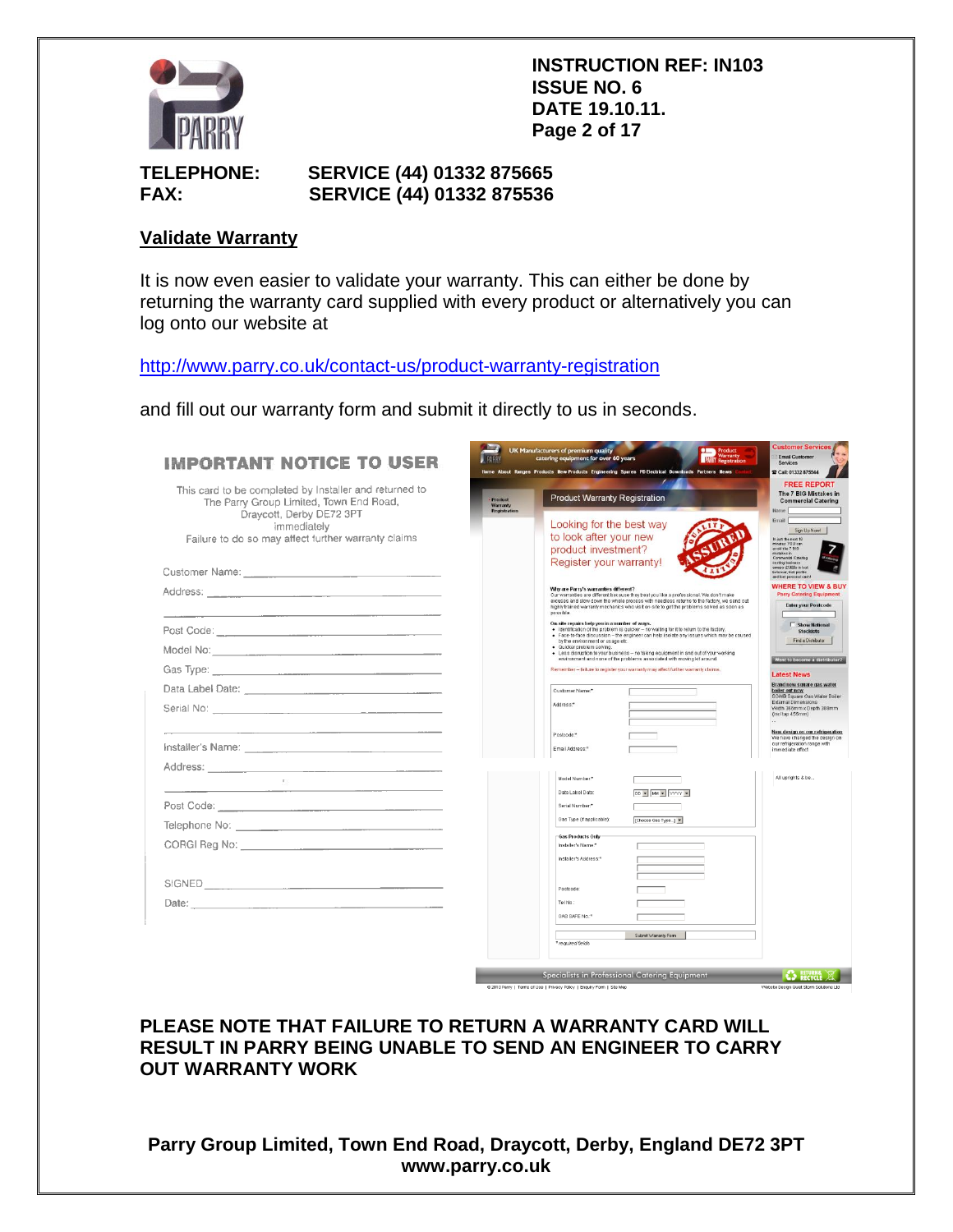

**INSTRUCTION REF: IN103 ISSUE NO. 6 DATE 19.10.11. Page 3 of 17**

**TELEPHONE: SERVICE (44) 01332 875665 FAX: SERVICE (44) 01332 875536**

# **SAFETY INSTRUCTIONS**

## **IMPORTANT, PLEASE READ INSTRUCTIONS FULLY BEFORE USE**

## **THIS APPLIANCE IS ONLY FOR PROFESSIONAL USE AND MUST ONLY BE USED BY QUALIFIED PEOPLE.**

Attention should be drawn to the fact that parts of this unit by necessity, will get VERY HOT, and will cause burns if touched accidentally. Therefore it is the responsibility of the supervisor or equivalent to provide SUITABLE PROTECTIVE CLOTHING for the user.

## **THIS APPLIANCE MUST BE FITTED AND TESTED BY A REGISTERED FITTER BEFORE USE.**

The unit should be installed in compliance with the INSTALLATION INSTRUCTIONS and the NATIONAL REGULATIONS in force at the time. Particular attention should be paid to the Gas Safety (Installation and Use) Regulations and the Health and Safety at Work Act.

Each appliance requires a flow of fresh air for combustion. Under no circumstances should air vents on the appliances, or air vents installed by the fitter in the room of the appliance to supply combustion air, be altered or omitted in any way.

To prevent shocks, all appliances whether gas or electric, must be earthed.

## **ANY GAS CONVERSIONS NEEDED TO BE MADE TO THE PRODUCT MUST BE CARRIED OUT BY A CORGI REGISTERED ENGINEER**

To avoid scratching the highly polished exterior surface of this equipment whilst in transit, the protective film on the exterior surfaces has NOT been removed.

It is IMPORTANT that this protective film is peeled off before the equipment is used.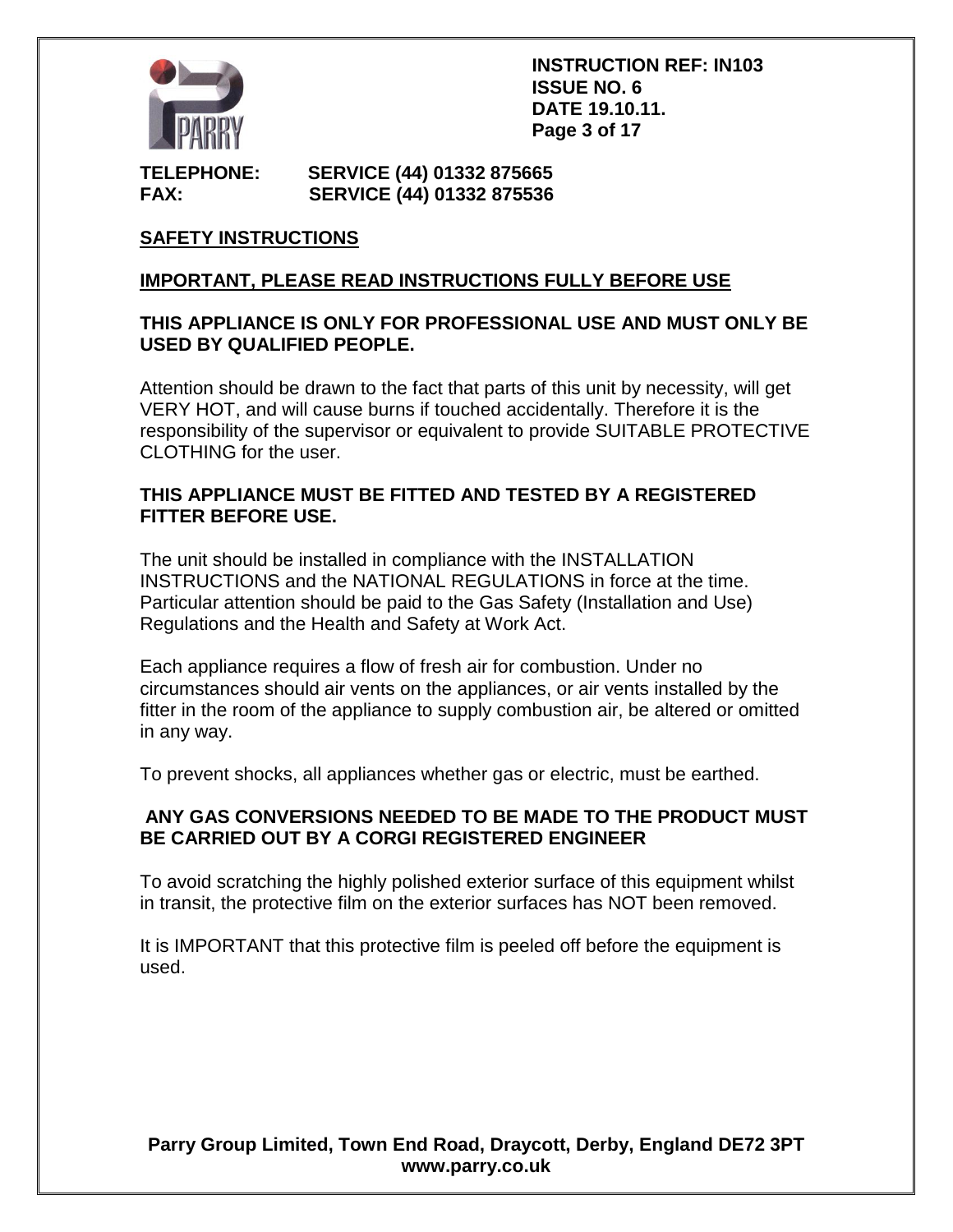

**INSTRUCTION REF: IN103 ISSUE NO. 6 DATE 19.10.11. Page 4 of 17**

## **TELEPHONE: SERVICE (44) 01332 875665 FAX: SERVICE (44) 01332 875536**

# **MODEL PGG6 & PGG7 GAS GRIDDLE**

The products stated above are designed and built to comply with the following standards: **BS EN 203-1 BS EN 203-2-9**

The products have been CE-marked in compliance with the **European Gas Directive (90/396/EEC)**

# **INSTALLATION INSTRUCTIONS**

## **ALL APPLIANCES MUST BE FITTED AND OR CONVERTED BY A REGISTERED INSTALLER, IN ACCORDANCE WITH CURRENT REGULATIONS.**

# **INSTALLATION**

- 1. Appliances are supplied in for use with either Natural Gas or LPG. Natural Gas appliances have an LPG conversion kit included as standard.
- 2. All appliances must not be installed on or against any combustible surface.
- 3. Clearances around appliances must be:

| 1. CEILING/SHELF | .900mm |
|------------------|--------|
| 2. REAR          | 75mm   |
| 3. SIDES         | NII.   |

It should be noted that the sides of the appliance will get hot and appliances with components sensitive to heat, should not be placed directly next to the unit.

- 4. During installation provision must be made for combustion air supply to the appliance, which enters the appliance through the base and rear of the appliance, this should not be blocked at any time. **SEE TECHNICAL DETAILS.**
- 5. Appliances are designed to be installed, and fitted on a Parry stand for stability. If they are fitted on any other surface they should be suitably secured.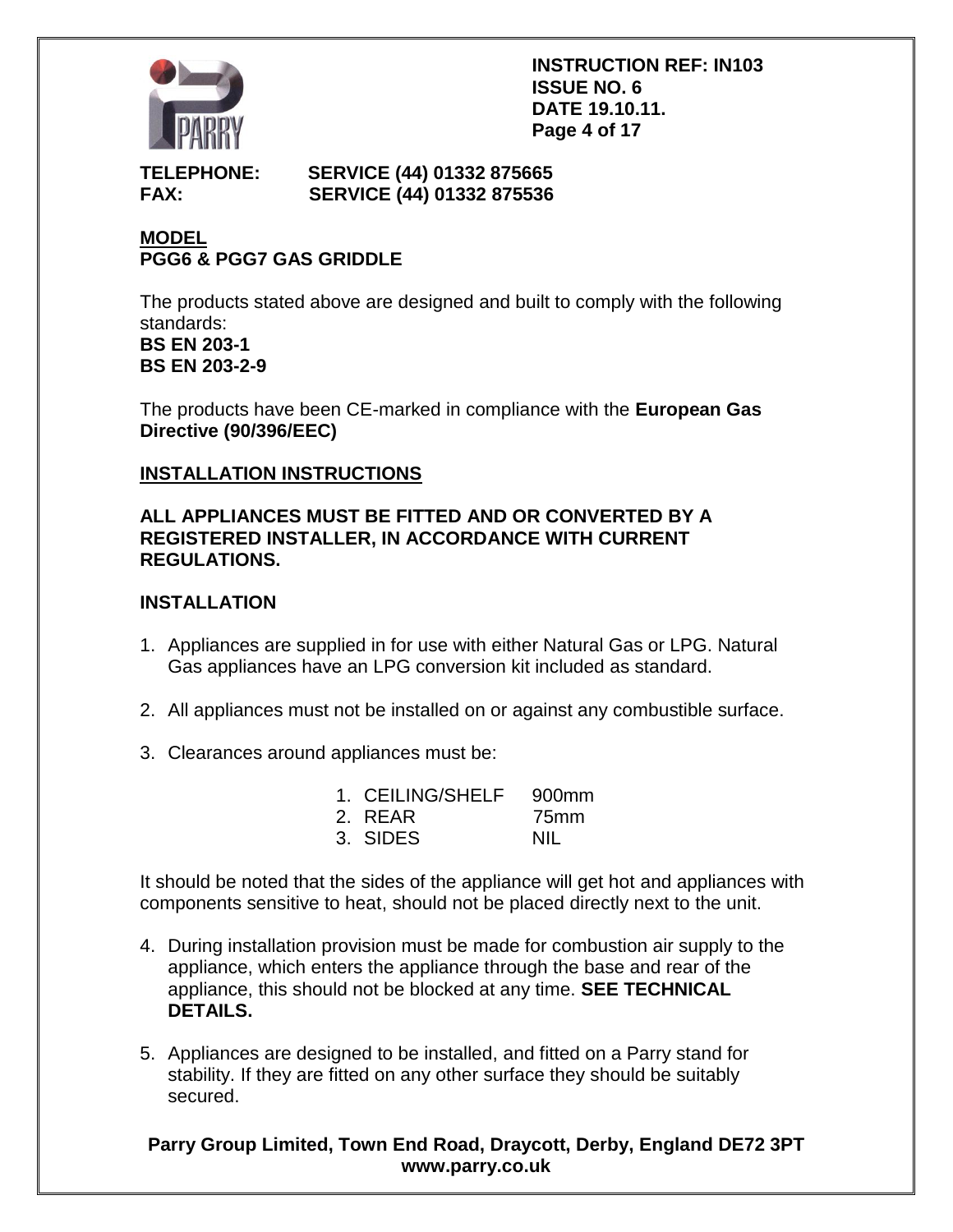

**INSTRUCTION REF: IN103 ISSUE NO. 6 DATE 19.10.11. Page 5 of 17**

# **TELEPHONE: SERVICE (44) 01332 875665 FAX: SERVICE (44) 01332 875536**

- 6. Connection to the appliance is by  $\frac{1}{2}$ " BSPT at the rear of the appliance.
- 7. Pressure test point is located at rear of appliance.
- 8. The low rate adjuster is factory set and sealed for natural gas. If a unit needs to be converted a qualified engineer must reseal the low rate adjuster after conversion.
- 9. Remove all protective film before use.
- 10.Ensure whoever is operating the appliance is fully conversant with its operation and aware of dangers involved in incorrect operation and cleaning, especially the danger of burns or scalds from the cooking medium and hot surfaces of working areas.
- 11.These appliances are to be installed with sufficient ventilation to prevent the occurrence of unacceptable concentrates of substances harmful to health in the room in which they are installed.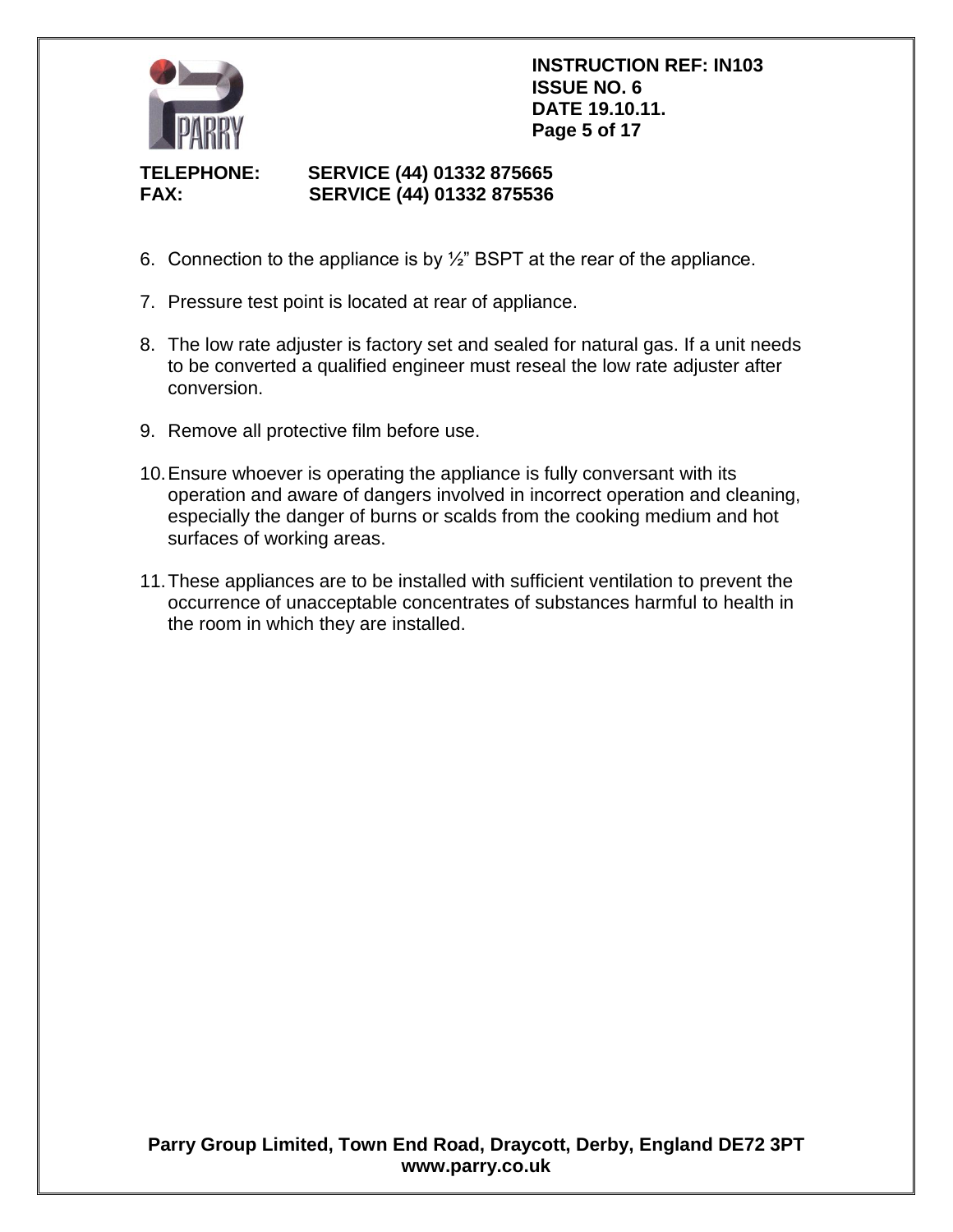

**INSTRUCTION REF: IN103 ISSUE NO. 6 DATE 19.10.11. Page 6 of 17**

**TELEPHONE: SERVICE (44) 01332 875665 FAX: SERVICE (44) 01332 875536**

# **OPERATING INSTRUCTIONS**

# **FOR FITTING INSTRUCTIONS SEE INSTALLATION SECTION.**

## **ALL GRIDDLES ARE FITTED WITH FLAME FAILURE DEVICE FOR SAFETY AND SPARK IGNITION FOR EASE OF LIGHTING**

# **TO LIGHT BURNER:**

- 1. Turn knob to  $\bigotimes^{\mathbf{+}}$  position
- 2. Push knob in and ignite gas by pressing ignition button to left of the on/off knob.
- 3. Keep ON/OFF knob pressed in for 15-20 seconds. Check gas is lit by looking through the sight-hole on the front panel of the appliance.
- 4. Release ON/OFF knob, gas should stay lit, if gas goes out repeat (2) the pilot is now on. If the unit fails to light within 1 minute abort the lighting process for at least 2 minutes to allow gas to disperse.
- 5. Turn knob anti-clockwise to obtain main gas  $\mathbb{W}$ . The lowest setting has been set at the factory and sealed. This must not be adjusted by user.
- 6. To turn burner off, turn knob in a clockwise direction all the way round to  $\bullet$
- 7. We advise that the appliance should not be left unattended when switched on.
- 8. The appliances are designed for professional use by qualified people only.
- 9. There are no user serviceable parts.
- 10.Clean outer casing with warm soapy water. Do not use scouring pads.

It is recommended that Griddles be run on full gas after ignition for 10 minutes, then adjust as necessary to obtain correct cooking temperature.

To remove any residue use a scraper several times a day after cooking. Scaling will result if this is not done. Empty the fat drawer and clean every day.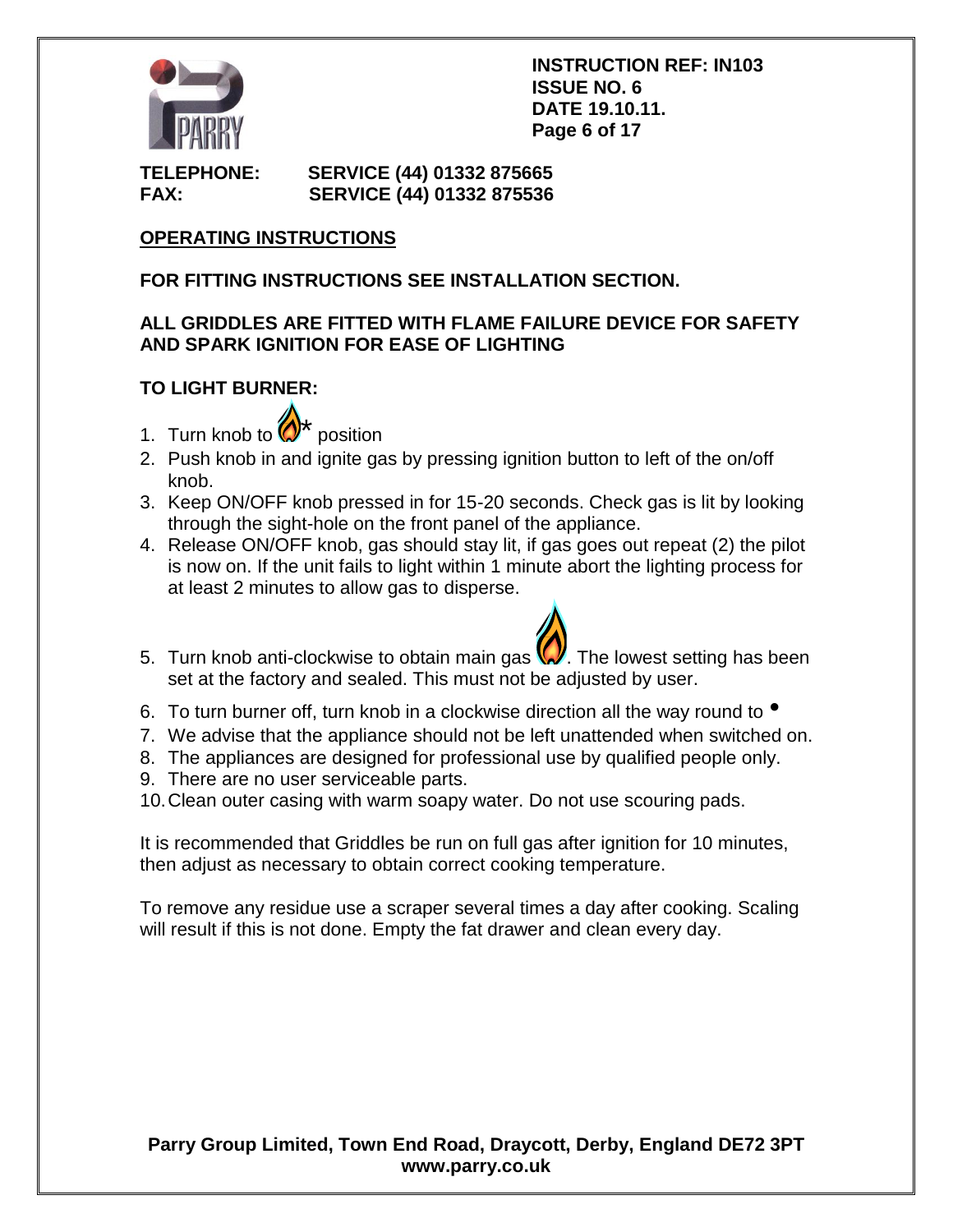

**INSTRUCTION REF: IN103 ISSUE NO. 6 DATE 19.10.11. Page 7 of 17**

**TELEPHONE: SERVICE (44) 01332 875665 FAX: SERVICE (44) 01332 875536**

# **MAINTENANCE INSTRUCTIONS**

#### **MAINTENANCE AND SERVICE MUST ONLY BE UNDERTAKEN BY REGISTERED FITTERS.**

Parry advise that regular annual maintenance should be conducted by a Gas Safe registered engineer. This is essential to maintain safety and prolong life of the appliance.

## **PLEASE NOTE THE LOW RATE ADJUSTER ON THE UNIT HAS BEEN FACTORY SET AND SHOULD NOT BE ADJUSTED UNLESS BY A QUALIFIED ENGINEER IN WHICH CASE THE LOW RATE ADJUSTER SHOULD BE RE-SEALED.**

To facilitate maintenance it is recommended that the fascia is removed. To do this, take off the control knobs and remove 2 screws from the underside of the fascia panel.

Remove the nut from the underside of the griddle plate. The plate can then slide forwards and be lifted off after withdrawing thermostat phials from underside of plate.

Thoroughly clean the burner and burner chamber.

Carefully clean the thermocouple probe, the ignitor, electrode and pilot jet.

Reconnect the gas supply and check for gas soundness.

Check that the flame safety device is operating by shielding the probe from the pilot flame until the device operates.

Check that the spark ignites the gas.

Thoroughly clean the plate and fat chute, and drawer.

Replace the thermostat phial to its correct position and fasten the plate down to the body by tightening the nut.

Refit fascia panel with the 2 screws and re-attach the control knobs.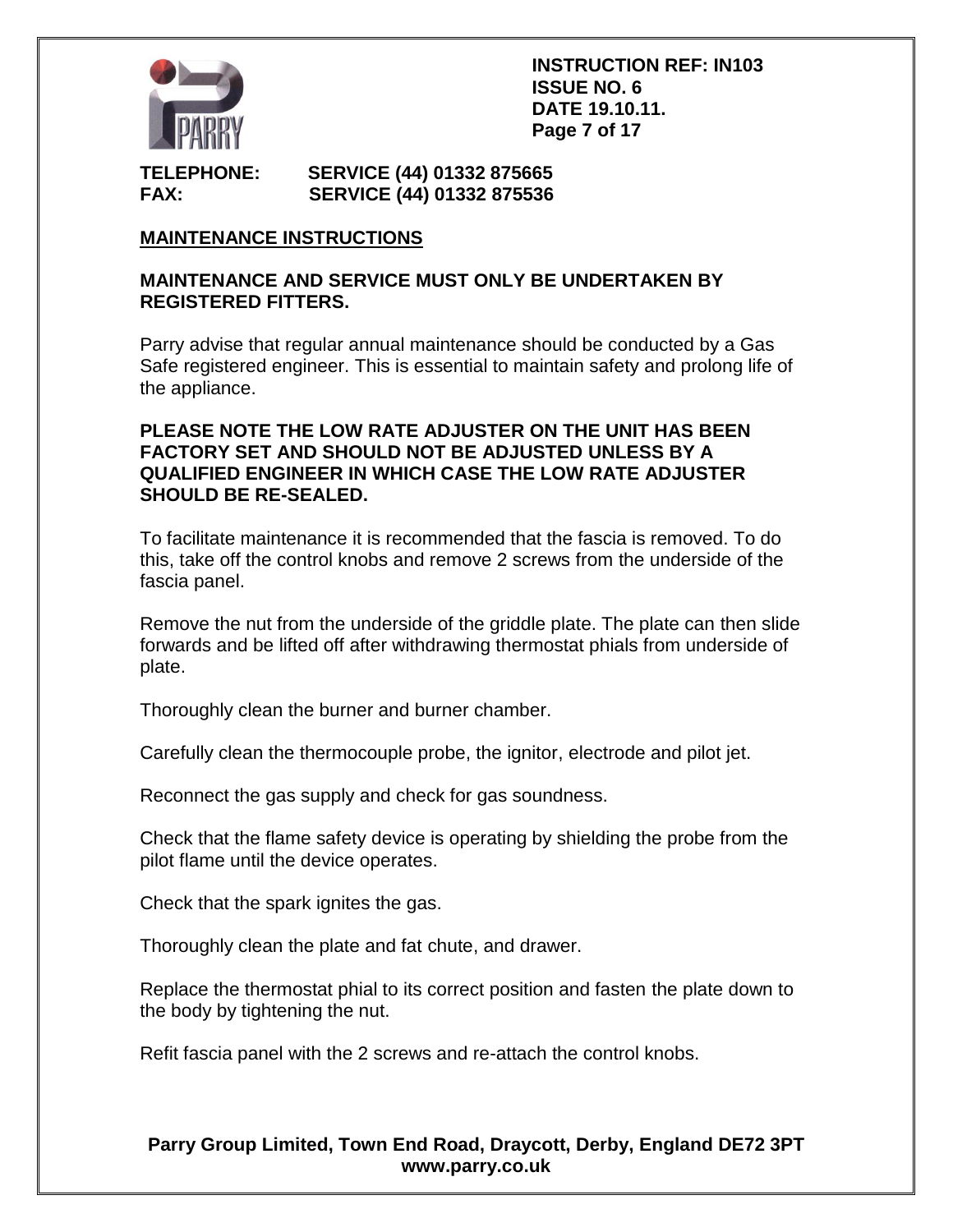

**INSTRUCTION REF: IN103 ISSUE NO. 6 DATE 19.10.11. Page 8 of 17**

## **TELEPHONE: SERVICE (44) 01332 875665 FAX: SERVICE (44) 01332 875536**

# **REPLACING FAULTY COMPONENTS**

Disconnect from gas and remove fascia panel.

## **To replace the ignitor lead –**

Pull the lead from the generator body, ignitor and electrode and push the new lead onto the terminals. Ensure that the lead is routed to avoid direct contact with the burner flame and any hot surfaces.

## **To replace the spark generator body –**

The generator is held on the front panel by a back nut. It is recommended that a new ignitor lead is fitted when replacing the generator.

#### **To replace thermocouple –**

Undo the nut holding the thermocouple at the rear of the gas cock and undo the nut at pilot burner. Remove the faulty thermocouple.

Push the new thermocouple gently into the gas cock and tighten the nut. Do not over-tighten.

Fit the probe into the pilot burner and tighten the nut.

# **To replace the combined flame safety/gas cock unit –**

Undo the union at gas cock

Undo and remove the nut holding the thermocouple to the rear of the gas cock and remove gas cock knob.

Undo and remove pilot supply from the tap.

Remove thermostat phial from plate if not already done so.

The gas cock is held on the float rail by a saddle bracket with two screws. Remove the screws and the faulty tap.

Refit the new unit ensuring that the loose spigot is pushed firmly into its housing and seat the rubber washer in the recess provided. Refit the saddle bracket and tighten the two screws.

Reconnect gas feed to injector and gas cock and tighten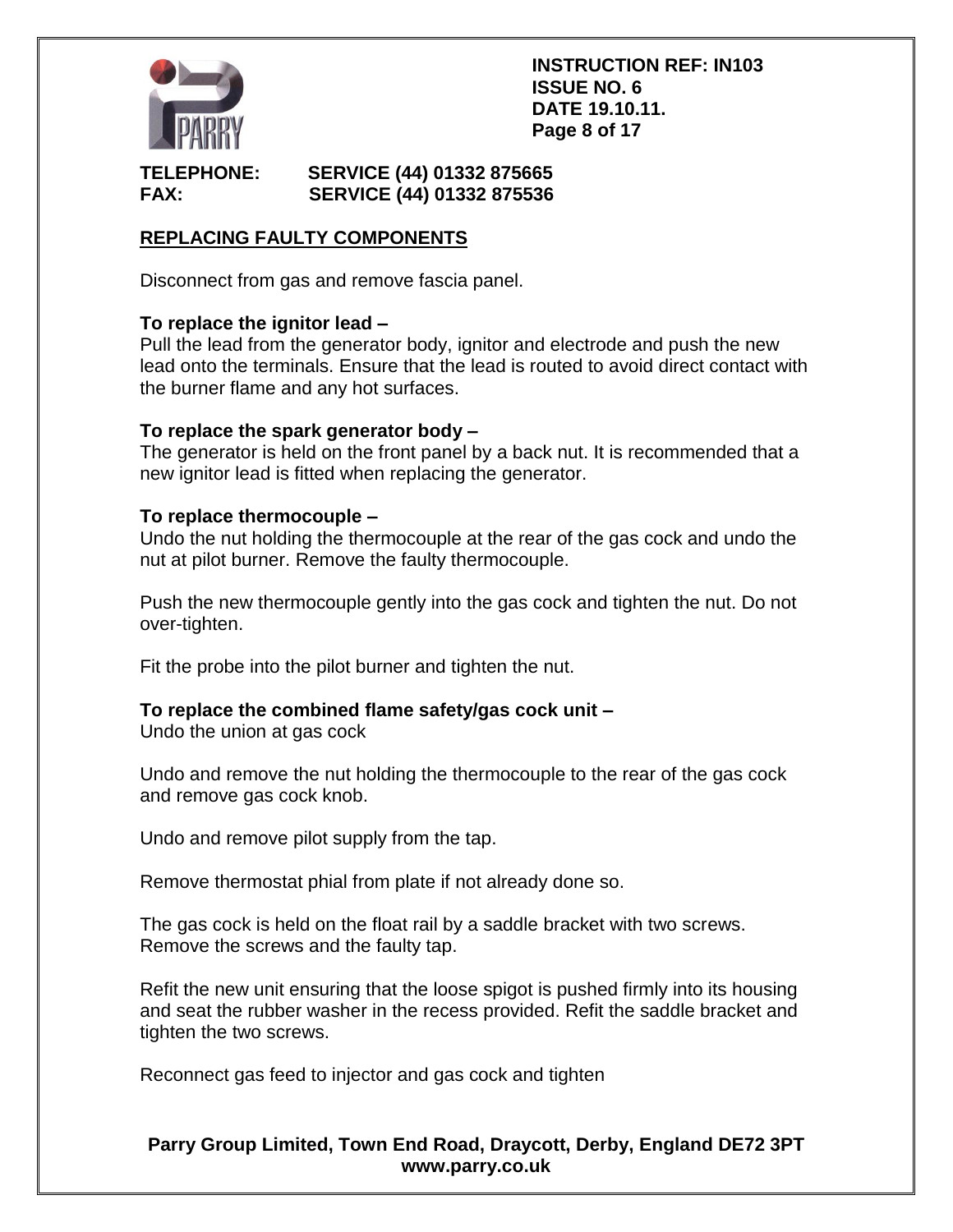

# **TELEPHONE: SERVICE (44) 01332 875665 FAX: SERVICE (44) 01332 875536**

Refit pilot supply

Refit thermocouple and tighten do not over tighten

Refit thermostat phial to plate.

Reconnect gas supply and soundness test

Check flame failure device is operating

Refit fascia and cooking plate.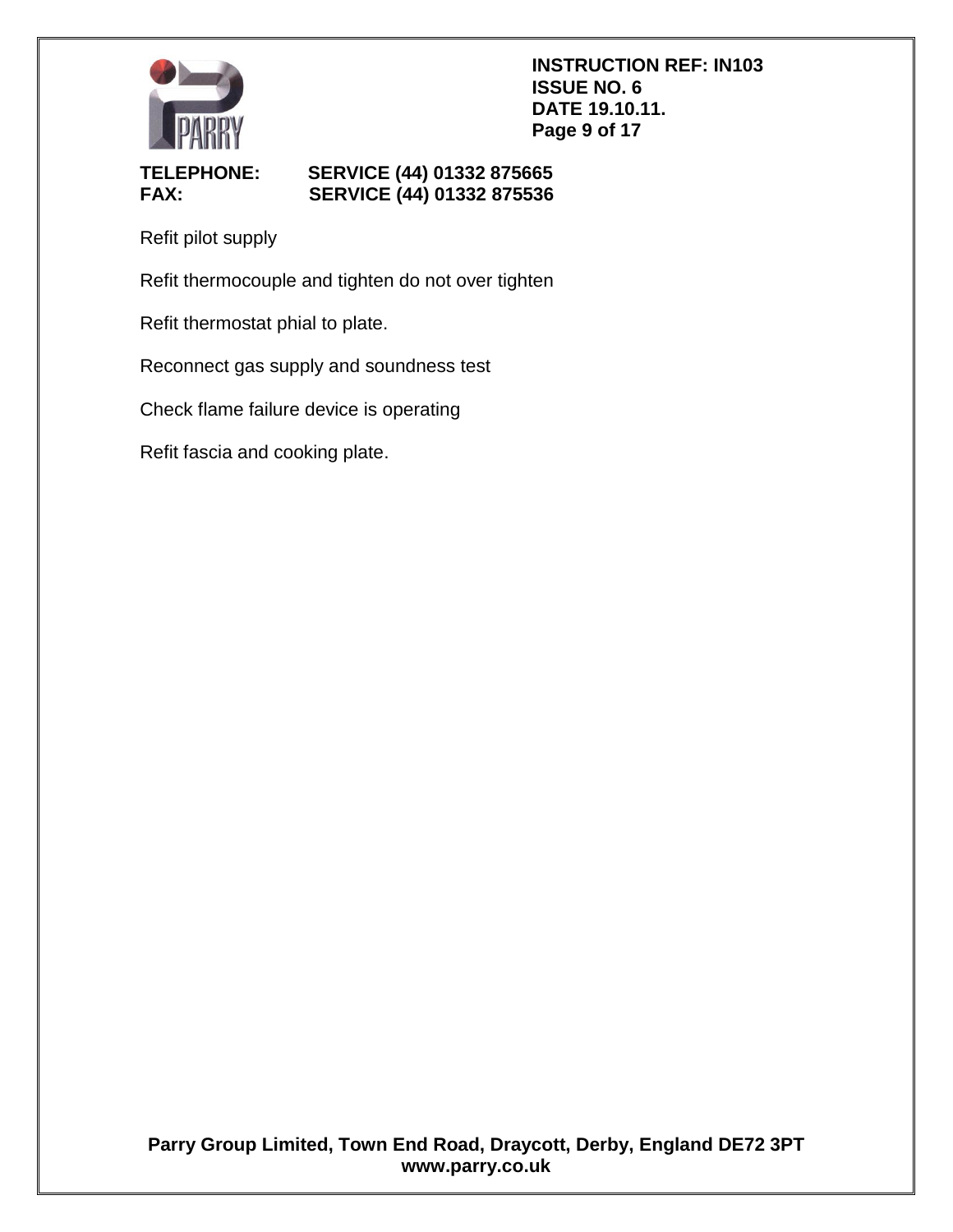

#### **INSTRUCTION REF: IN103 ISSUE NO. 6 DATE 19.10.11. Page 10 of 17**

# **TELEPHONE: SERVICE (44) 01332 875665 FAX: SERVICE (44) 01332 875536**

# **CONVERSION INSTRUCTIONS**

This conversion must be carried out by a competent qualified person. **Natural to LPG**

- 1. Remove fascia panel (2 screws underneath)
- 2. Remove fascia panel and disconnect ignition leads
- 3. Disconnect the gas feed at injector elbow.
- 4. Unscrew and remove aerator
- 5. Undo the back nut holding the injector elbow to the burner and remove
- 6. Remove natural injector and replace with the LPG injector issued
- 7. Re-assemble in the reverse order, refit the aerator.
- 8. Replace the existing labels and data plate with the LPG labels provided.
- 9. Low rate screw is on front L/H side of tap.
- 10.Low rate must be adjusted by inserting a small flat screwdriver and turning clockwise to the stop. This must only be done by a qualified corgi engineer, and as this setting has been factory sealed. Any alterations must be resealed.

# **LPG to Natural**

- 1. Remove fascia panel (2 screws underneath)
- 2. Remove fascia panel and disconnect ignition leads
- 3. Disconnect the gas feed at injector elbow.
- 4. Unscrew and remove aerator
- 5. Undo the back nut holding the injector elbow to the burner and remove
- 6. Remove LPG injector and replace with the natural injector issued
- 7. Re-assemble in the reverse order, refit the aerator.
- 8. Replace the existing labels and data plate with the natural labels provided.
- 9. Low rate screw is on front L/H side of tap.
- 10.Low rate must be adjusted by inserting a small flat screwdriver and turning clockwise to the stop. This must only be done by a qualified corgi engineer, and as this setting has been factory sealed. Any alterations must be resealed.

| Model            |                                 | <b>Injector Code</b> |
|------------------|---------------------------------|----------------------|
| PGG6             | Butane G30 @28mbar 11.2" W.G.   | INJECT082            |
|                  | Propane G31 @ 37mbar 14.8" W.G. |                      |
| PGG <sub>6</sub> | Nat Gas G20 @ 20mbar 8" W.G.    | INJECT130            |
|                  | Nat Gas G25 @ 25mbar 10" W.G.   |                      |
| PGG7             | Butane G30 @28mbar 11.2" W.G.   | INJECT099            |
|                  | Propane G31 @ 37mbar 14.8" W.G. |                      |
| PGG7             | Nat Gas G20 @ 20mbar 8" W.G.    | INJECT150            |
|                  | Nat Gas G25 @ 25mbar 10" W.G.   |                      |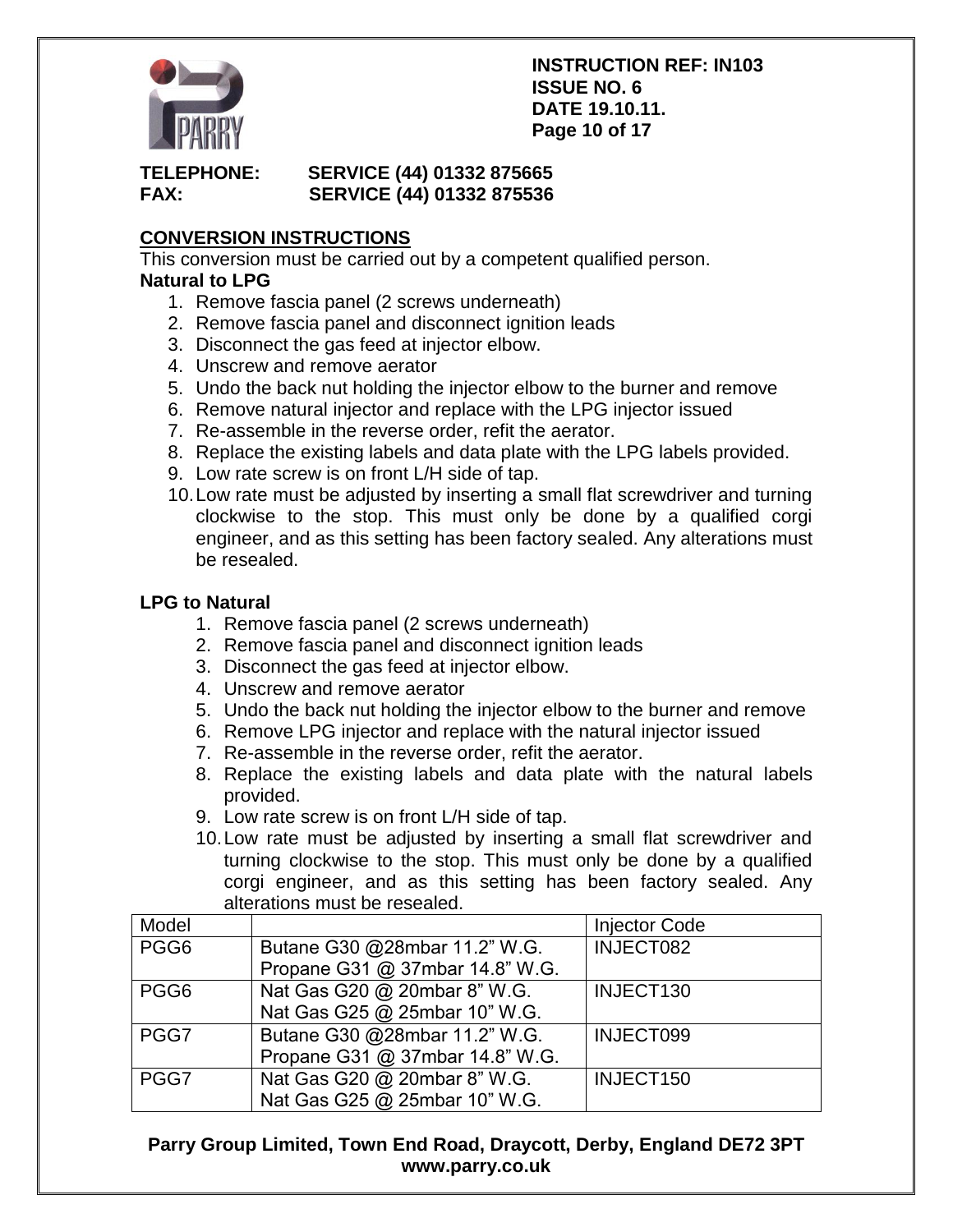

#### **INSTRUCTION REF: IN103 ISSUE NO. 6 DATE 19.10.11. Page 11 of 17**

#### **TELEPHONE: SERVICE (44) 01332 875665 FAX: SERVICE (44) 01332 875536**

# **TECHNICAL DETAILS**

## **MODEL PGG6 GRIDDLE**

#### **Per Burner (All figures are NET)**

| GAS                | OPERATING PRESSURE   TOTAL HEAT INPUT |                         |
|--------------------|---------------------------------------|-------------------------|
| NATURAL G20        | 20mb/8"<br>W.G.                       | $2.400$ KW = 8190Btu/h  |
| BUTANE G30         | 29mb/11.2" W.G.                       | $2.806$ KW = 9572Btu/h  |
| <b>PROPANE G31</b> | 37mb/14.8" W.G.                       | $2.726$ KW = 9300 Btu/h |
| G25                | 25mb/10" W.G.                         | $2.584$ KW = 8816Btu/h  |

| <b>GAS RATE</b>                 | $M^3/HR$                   | FT <sup>3</sup> /HR          | LB/HR                     | KG/HR |
|---------------------------------|----------------------------|------------------------------|---------------------------|-------|
| NATURAL G20                     | $0.254$ M <sup>3</sup> /HR | 8.970 FT <sup>3</sup> /HR    |                           |       |
| BUTANE G30                      | $0.087$ M <sup>3</sup> /HR | 3.072 FT <sup>3</sup> /HR    | 0.452 LB/HR   0.205 KG/HR |       |
| PROPANE G31                     | $0.112$ M <sup>3</sup> /HR | $13.938$ FT <sup>3</sup> /HR | 0.433 LB/HR   0.196 KG/HR |       |
| G25 @ 25mb                      | $0.318$ M <sup>3</sup> /HR | 11.230 FT <sup>3</sup> /HR   |                           |       |
| AIR FLOW RATE FOR               |                            | 3.18M <sup>3</sup> /HR       |                           |       |
| COMBUSTION 20m <sup>3</sup> /HR |                            |                              |                           |       |

#### **Total Unit (All figures are NET)**

| <b>GAS</b>    | OPERATING PRESSURE   TOTAL HEAT INPUT |                          |
|---------------|---------------------------------------|--------------------------|
| NATURAL G20   | $20mb/8$ "<br>WG.                     | 4.810 KW = $16412$ Btu/h |
| BUTANE<br>G30 | 29mb/11.2" W.G.                       | 5.611 KW = 19145 Btu/h   |
| PROPANE G31   | 37mb/14.8" W.G.                       | 5.451 KW = 18599 Btu/h   |
| G25           | 25mb/10" W.G.                         | 5.168 KW = 17632 Btu/h   |

| <b>GAS RATE</b>                 | $M^3/HR$                   | FT <sup>3</sup> /HR        | LB/HR       | <b>KG/HR</b>              |
|---------------------------------|----------------------------|----------------------------|-------------|---------------------------|
| NATURAL G20                     | $0.509$ M <sup>3</sup> /HR | 17.975 FT <sup>3</sup> /HR |             |                           |
| <b>BUTANE</b><br>G30            | 0.174 M <sup>3</sup> /HR   | 6.145 FT <sup>3</sup> /HR  | 0.903 LB/HR | 0.410 KG/HR               |
| PROPANE G31                     | $0.223$ M <sup>3</sup> /HR | 7.875 FT <sup>3</sup> /HR  |             | 0.865 LB/HR   0.392 KG/HR |
| G25 @ 25mb                      | $0.636$ M <sup>3</sup> /HR | 22.460 FT <sup>3</sup> /HR |             |                           |
| AIR FLOW RATE FOR               |                            | $6.36$ M <sup>3</sup> /HR  |             |                           |
| COMBUSTION 20m <sup>3</sup> /HR |                            |                            |             |                           |

# **INJECTORS**

Natural G20  $=$  INJECT130 Butane G30  $=$  INJECT082 Propane G31 = INJECT082 G25 @ 25mb = INJECT130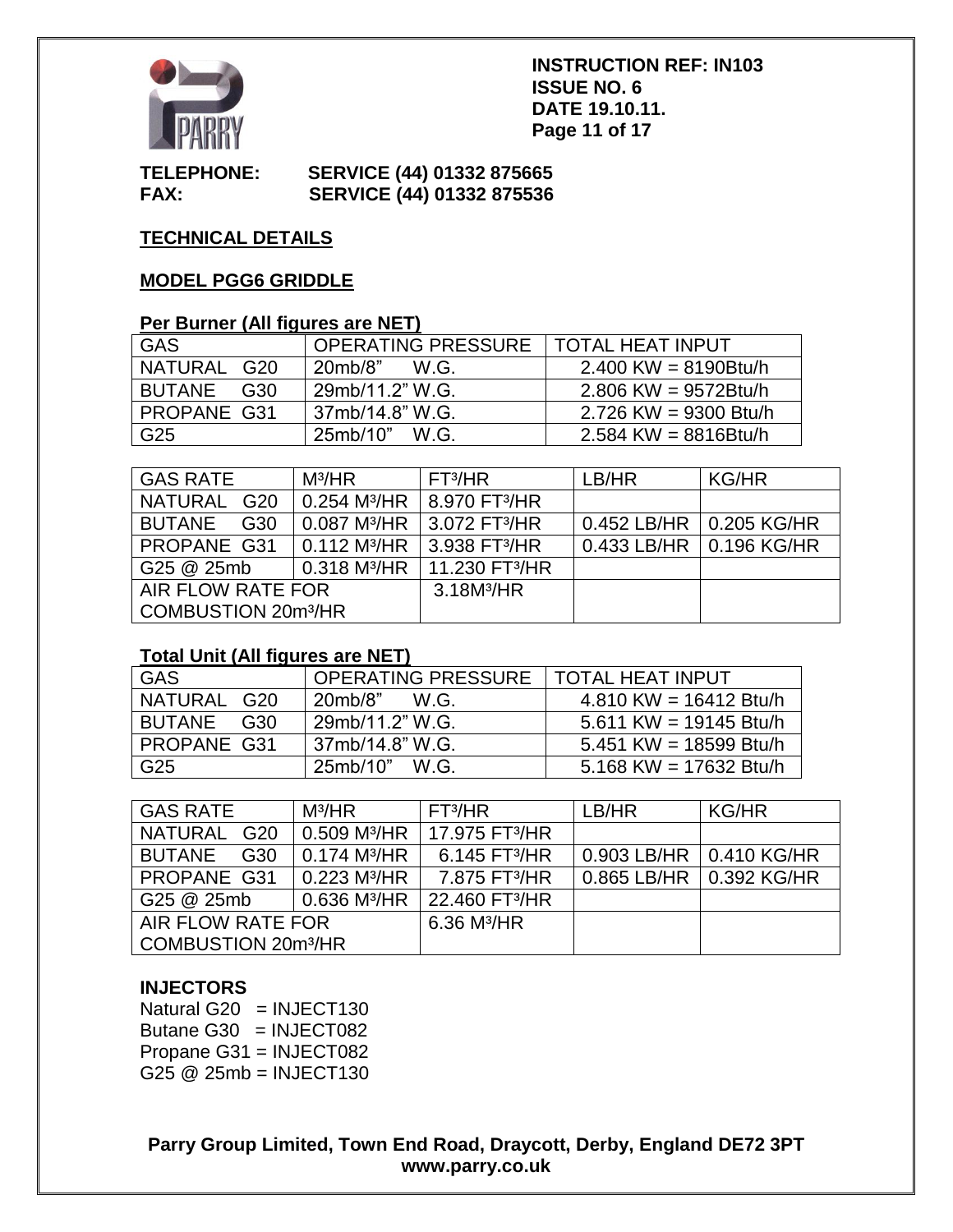

**INSTRUCTION REF: IN103 ISSUE NO. 6 DATE 19.10.11. Page 12 of 17**

## **TELEPHONE: SERVICE (44) 01332 875665 FAX: SERVICE (44) 01332 875536**

# **PARTS LIST PGG6**

| <b>NUMBER</b>  | <b>PART</b>                  | <b>PART CODE</b> | <b>NUMBER OFF</b> |
|----------------|------------------------------|------------------|-------------------|
|                | <b>Float Rail</b>            | 600CHARGRILL     | X1                |
| $\overline{2}$ | Flame Safety/ Gas Cock       | GASTAP8/1        | X <sub>2</sub>    |
|                | 8mm                          |                  |                   |
| 3              | <b>Burner</b>                | BURNER001        | X <sub>2</sub>    |
| $\overline{4}$ | <b>Burner Box</b>            | <b>BBOX2GRID</b> | X <sub>1</sub>    |
| 5              | Thermocouple                 | <b>MBETCASSY</b> | X <sub>2</sub>    |
| 6              | <b>Spark Electrode</b>       | <b>MBETCASSY</b> | X <sub>2</sub>    |
| $\overline{7}$ | <b>HT Cable</b>              | CABLHT500        | X <sub>2</sub>    |
| 8              | Piezo Sparker                | PIEZOISP1        | X <sub>2</sub>    |
| 9              | Saddle Bracket               | <b>BRACKET01</b> | X <sub>2</sub>    |
| 10             | <b>Gas Cock Knob</b>         | <b>KNOBPHEN</b>  | X <sub>2</sub>    |
| 11             | Aerator                      | <b>AIRGRIDNG</b> | X <sub>2</sub>    |
| 12             | <b>Flue Cover</b>            |                  | X <sub>1</sub>    |
| 13             | Low Rate Adjuster            |                  | X <sub>1</sub>    |
| 14             | <b>Injector PGG6 Natural</b> | INJECT130        | X <sub>2</sub>    |
| 14             | <b>Injector PGG6 LPG</b>     | INJECT082        | X <sub>2</sub>    |

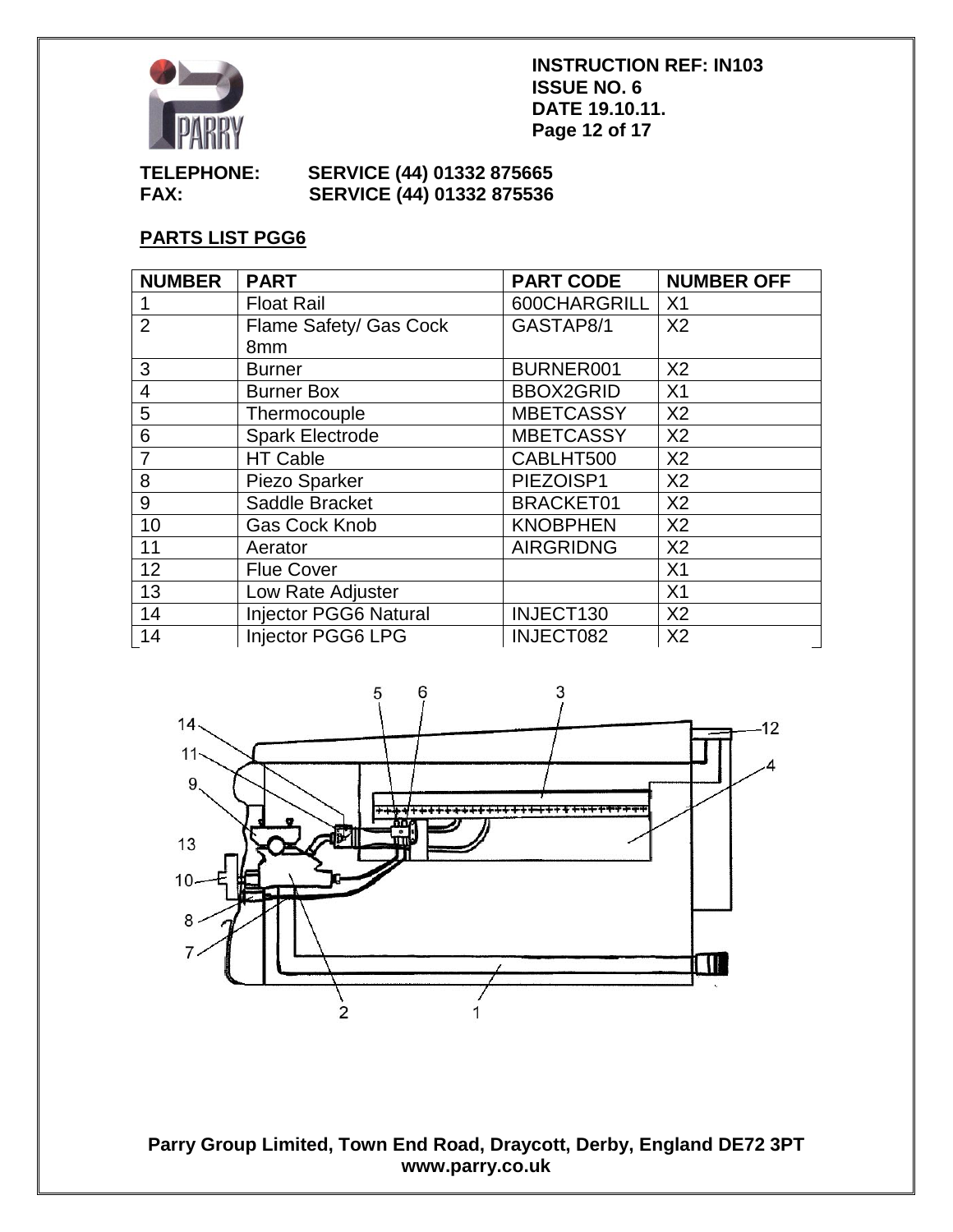

**INSTRUCTION REF: IN103 ISSUE NO. 6 DATE 19.10.11. Page 13 of 17**

**TELEPHONE: SERVICE (44) 01332 875665 FAX: SERVICE (44) 01332 875536**

# **TECHNICAL DETAILS**

## **MODEL PGG7 GRIDDLE**

# **Per Burner ( All figures are NET)**

| GAS                  | <b>OPERATING PRESSURE</b> | <b>HEAT INPUT</b>       |
|----------------------|---------------------------|-------------------------|
| NATURAL<br>G20       | 20mb/8"<br>W.G.           | $3.549$ KW = 12110Btu/h |
| <b>BUTANE</b><br>G30 | 29mb/11.2" W.G.           | $3.354$ KW = 11443Btu/h |
| PROPANE G31          | 37mb/14.8" W.G.           | $2.564$ KW = 8747Btu/h  |
| G25                  | 25mb/10" W.G.             | $3.51$ KW = 11975Btu/h  |

| <b>GAS RATE</b>                      | $M^3/HR$                   | FT <sup>3</sup> /HR        | LB/HR                     | <b>KG/HR</b> |
|--------------------------------------|----------------------------|----------------------------|---------------------------|--------------|
| NATURAL G20                          | $0.368$ M <sup>3</sup> /HR | 12.944 FT <sup>3</sup> /HR |                           |              |
| <b>BUTANE</b><br>G30                 | 0.110 M <sup>3</sup> /HR   | 3.884 FT <sup>3</sup> /HR  | 0.575 LB/HR   0.261 KG/HR |              |
| PROPANE G31                          | 0.110 M <sup>3</sup> /HR   | 3.884 FT <sup>3</sup> /HR  | 0.444 LB/HR   0.202 KG/HR |              |
| G25 @ 25mb                           | 0.425 M <sup>3</sup> /HR   | 15,007 FT <sup>3</sup> /HR |                           |              |
| AIR FLOW RATE FOR                    |                            | 150.07 FT <sup>3</sup> /HR |                           |              |
| <b>COMBUSTION 20m<sup>3</sup>/HR</b> |                            |                            |                           |              |

#### **Total Unit ( All figures are NET)**

| <b>GAS</b>    | <b>OPERATING PRESSURE</b> | <b>HEAT INPUT</b>        |
|---------------|---------------------------|--------------------------|
| NATURAL G20   | 20mb/8"<br>W.G.           | 7.098 KW = $24221$ Btu/h |
| BUTANE<br>G30 | 29mb/11.2" W.G.           | 6.707 KW = $22885Btu/h$  |
| PROPANE G31   | 37mb/14.8" W.G.           | 5.127 KW = $17494Btu/h$  |
| G25           | 25mb/10" W.G.             | $7.02$ KW = 23951 Btu/h  |

| <b>GAS RATE</b>                      | $M^3/HR$                    | FT <sup>3</sup> /HR        | LB/HR       | <b>KG/HR</b> |
|--------------------------------------|-----------------------------|----------------------------|-------------|--------------|
| NATURAL G20                          | $0.736$ M <sup>3</sup> /HR  | 25.988 FT <sup>3</sup> /HR |             |              |
| <b>BUTANE</b><br>G30                 | $0.220$ M <sup>3</sup> /HR  | 7.768 FT <sup>3</sup> /HR  | 1.150LB/HR  | 0.523 KG/HR  |
| PROPANE G31                          | 0.220 M <sup>3</sup> /HR    | 7.768 FT <sup>3</sup> /HR  | 0.888 LB/HR | 0.404 KG/HR  |
| G25 @ 25mb                           | $10.850$ M <sup>3</sup> /HR | 30.014 FT <sup>3</sup> /HR |             |              |
| AIR FLOW RATE FOR                    |                             | 300.14FT3/HR               |             |              |
| <b>COMBUSTION 20m<sup>3</sup>/HR</b> |                             |                            |             |              |

# **INJECTORS**

Natural G20  $=$  INJECT150 Butane G30 = INJECT099 Propane G31 = INJECT099 G25 @ 25mb = INJECT150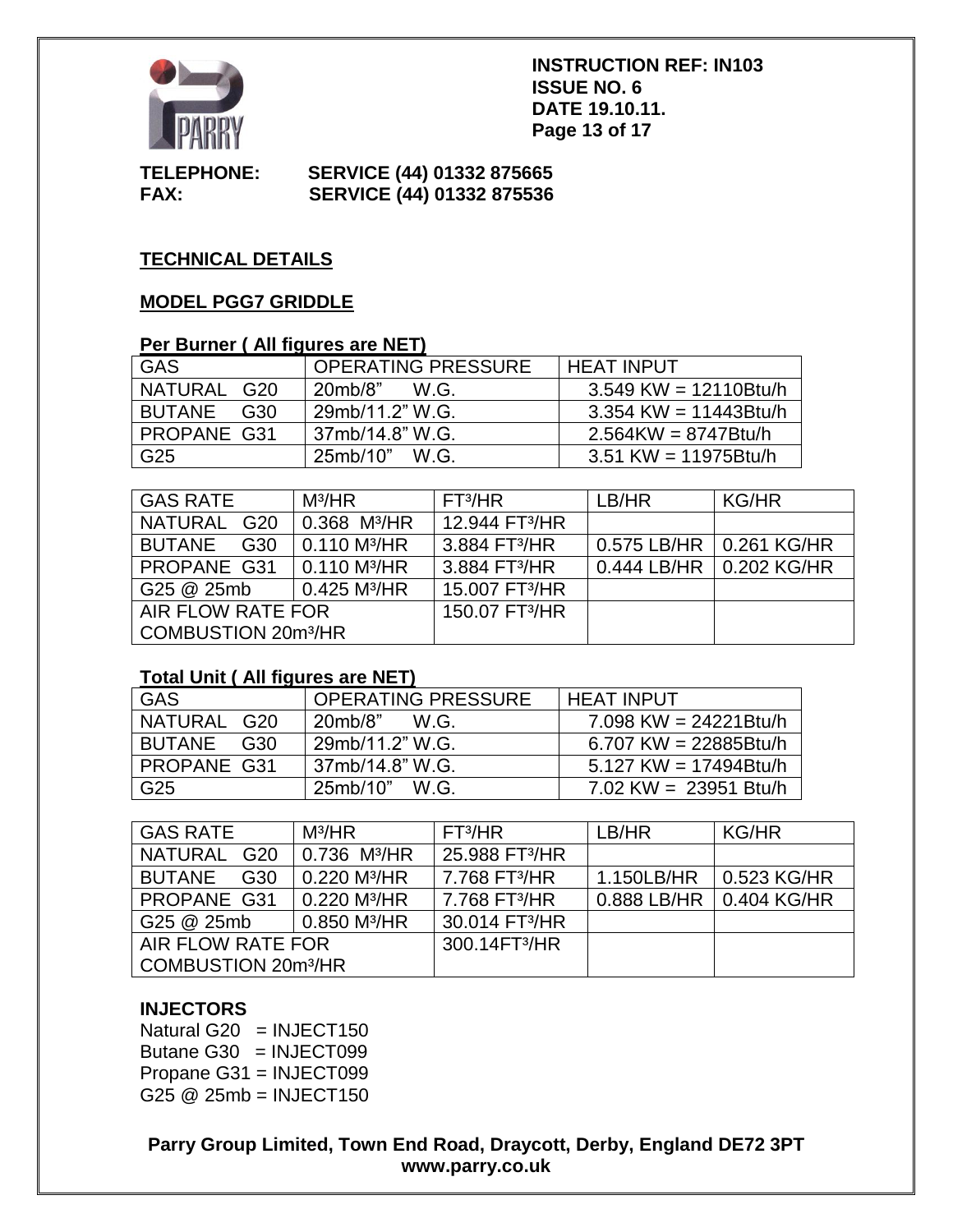

**INSTRUCTION REF: IN103 ISSUE NO. 6 DATE 19.10.11. Page 14 of 17**

## **TELEPHONE: SERVICE (44) 01332 875665 SERVICE (44) 01332 875536**

# **PARTS LIST PGG7**

| <b>NUMBER</b>  | <b>PART</b>                  | <b>PART CODE</b> | <b>NUMBER OFF</b> |
|----------------|------------------------------|------------------|-------------------|
|                | <b>Float Rail</b>            | 750GASGRID       | X <sub>1</sub>    |
| $\overline{2}$ | Flame Safety/ Gas Cock 8mm   | GASTAP8/1        | X <sub>2</sub>    |
| 3              | <b>Burner</b>                | BURNER001        | X <sub>2</sub>    |
| $\overline{4}$ | <b>Burner Box</b>            |                  | X <sub>1</sub>    |
| 5              | Thermocouple                 | <b>MBETCASSY</b> | X <sub>2</sub>    |
| 6              | <b>Spark Electrode</b>       | <b>MBETCASSY</b> | X <sub>2</sub>    |
| 7              | <b>HT Cable</b>              | CABLHT500        | X <sub>2</sub>    |
| 8              | Piezo Sparker                | PIEZOISP1        | X <sub>2</sub>    |
| 9              | Saddle Bracket               | <b>BRACKET01</b> | X <sub>2</sub>    |
| 10             | <b>Gas Cock Knob</b>         | <b>KNOBPHEN</b>  | X <sub>2</sub>    |
| 11             | Aerator                      |                  | X <sub>2</sub>    |
| 12             | <b>Flue Cover</b>            |                  | X <sub>1</sub>    |
| 13             | Low Rate Adjuster            |                  | X <sub>2</sub>    |
| 14             | <b>Injector PGG7 Natural</b> | INJECT150        | X <sub>2</sub>    |
| 14             | <b>Injector PGG7 LPG</b>     | INJECT099        | X <sub>2</sub>    |

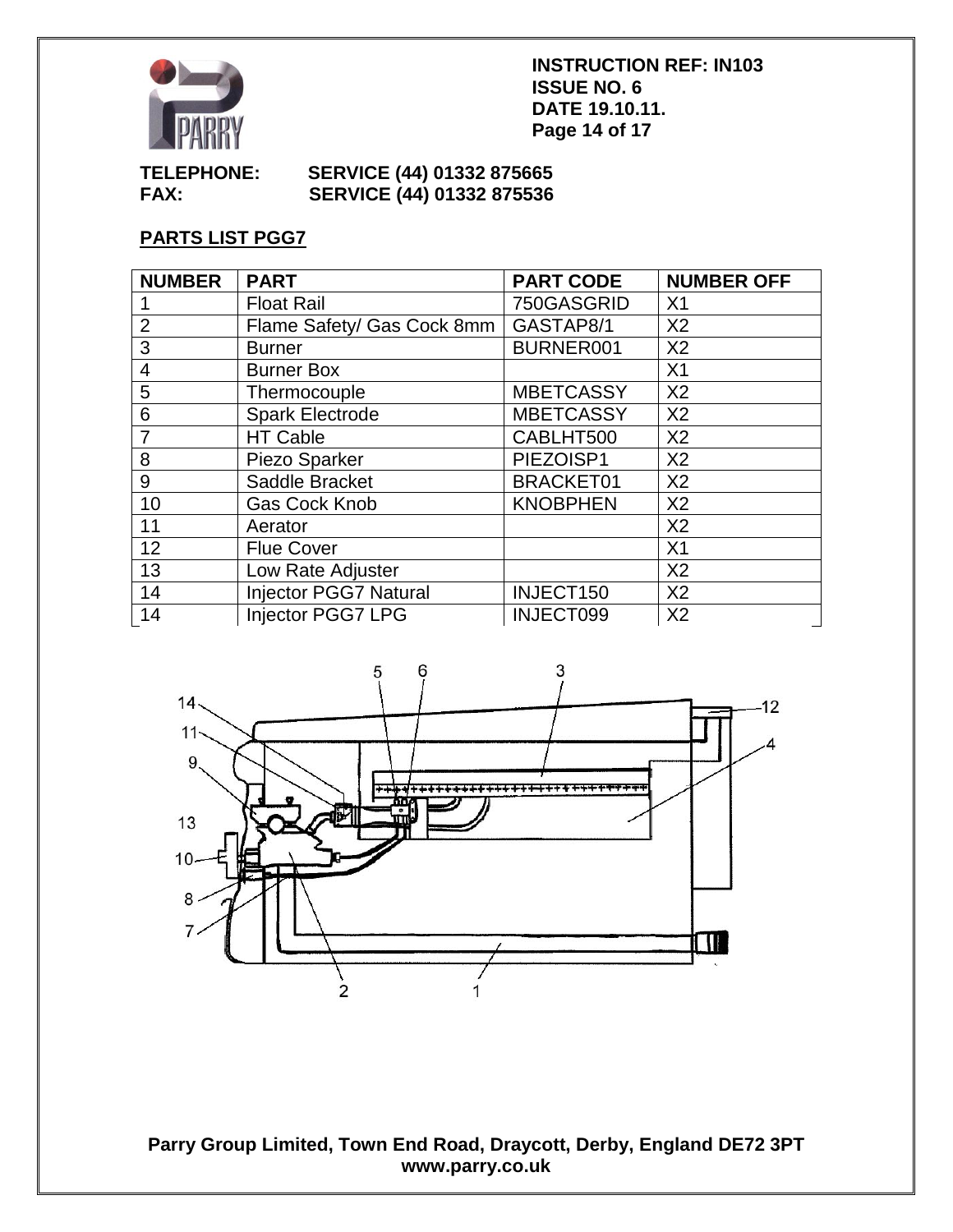

#### **INSTRUCTION REF: IN103 ISSUE NO. 6 DATE 19.10.11. Page 15 of 17**

## **TELEPHONE: SERVICE (44) 01332 875665 FAX: SERVICE (44) 01332 875536**

# **SPARES LIST – PGG6 & PGG7**

| PART NO.         | <b>PART DESCRIPTION</b>                    | PGG6            | PGG7            |
|------------------|--------------------------------------------|-----------------|-----------------|
| BURNER001        | BURNER ASSEMBLY (3) - LEFT OR RIGHT        | X <sub>2</sub>  | X <sub>2</sub>  |
| <b>MBETCASSY</b> | THERMOCOUPLE ELECTRODE ASSY (5,6)          | X2              | X2              |
| PIEZ01SP1        | <b>SPARK GENERATOR (8)</b>                 | X2              | X2              |
| <b>KNOBPHEN</b>  | KNOB - PGG6, PGG7(10)                      | X2              | X2              |
| GASTAP8/1        | 8MM TAP ASSEMBLY (2)                       | X2              | X <sub>2</sub>  |
| CABLHT500        | HT LEAD (7)                                | X2              | X2              |
|                  | DRIP TRAY -/PGG6, PGG7                     | X1              | X1              |
| 750GASGRID       | FLOAT RAIL PGG7 (1)                        |                 | X <sub>1</sub>  |
| 600CHARGRILL     | FLOAT RAIL PGG6 (1)                        | X1              |                 |
| <b>BRACKET01</b> | SADDLE BRACKET (9)                         | X2              | X2              |
|                  | <b>NATURAL CONVERSION KIT CONSISTS OF:</b> |                 |                 |
| INJECT130        | NATURAL INJECTOR-, PGG6, (14)              | X2              |                 |
|                  | <b>SET OF LABELS</b>                       | X1              |                 |
| IN103-4          | <b>INSTRUCTION PACK</b>                    | X1              |                 |
|                  | LPG CONVERSION KIT CONSISTS OF:            |                 |                 |
| INJECT082        | LPG INJECTOR- PGG6, (14)                   | X2              |                 |
|                  | <b>SET OF LABEL</b>                        | $\overline{X1}$ |                 |
| IN103-4          | <b>INSTRUCTION PACK</b>                    | X1              |                 |
|                  | <b>NATURAL CONVERSION KIT CONSISTS OF:</b> |                 |                 |
| INJECT150        | NATURAL INJECTOR-PGG7, (14)                |                 | X <sub>2</sub>  |
|                  | <b>SET OF LABEL</b>                        |                 | X1              |
| IN103-4          | <b>INSTRUCTION PACK</b>                    |                 | X1              |
|                  | LPG CONVERSION KIT CONSISTS OF:            |                 |                 |
| INJECT099        | LPG INJECTOR- PGG7, (14)                   |                 | X <sub>2</sub>  |
|                  | <b>SET OF LABEL</b>                        |                 | $\overline{X1}$ |
| IN103-4          | <b>INSTRUCTION PACK</b>                    |                 | X1              |

**To place an spares order please contact our Official Spares Partners at** 



# **First Choice Catering Spares LTD**

Contact them by telephone on **01543 577778** Or alternatively visit their website at **http://www.firstchoice-cs.co.uk/**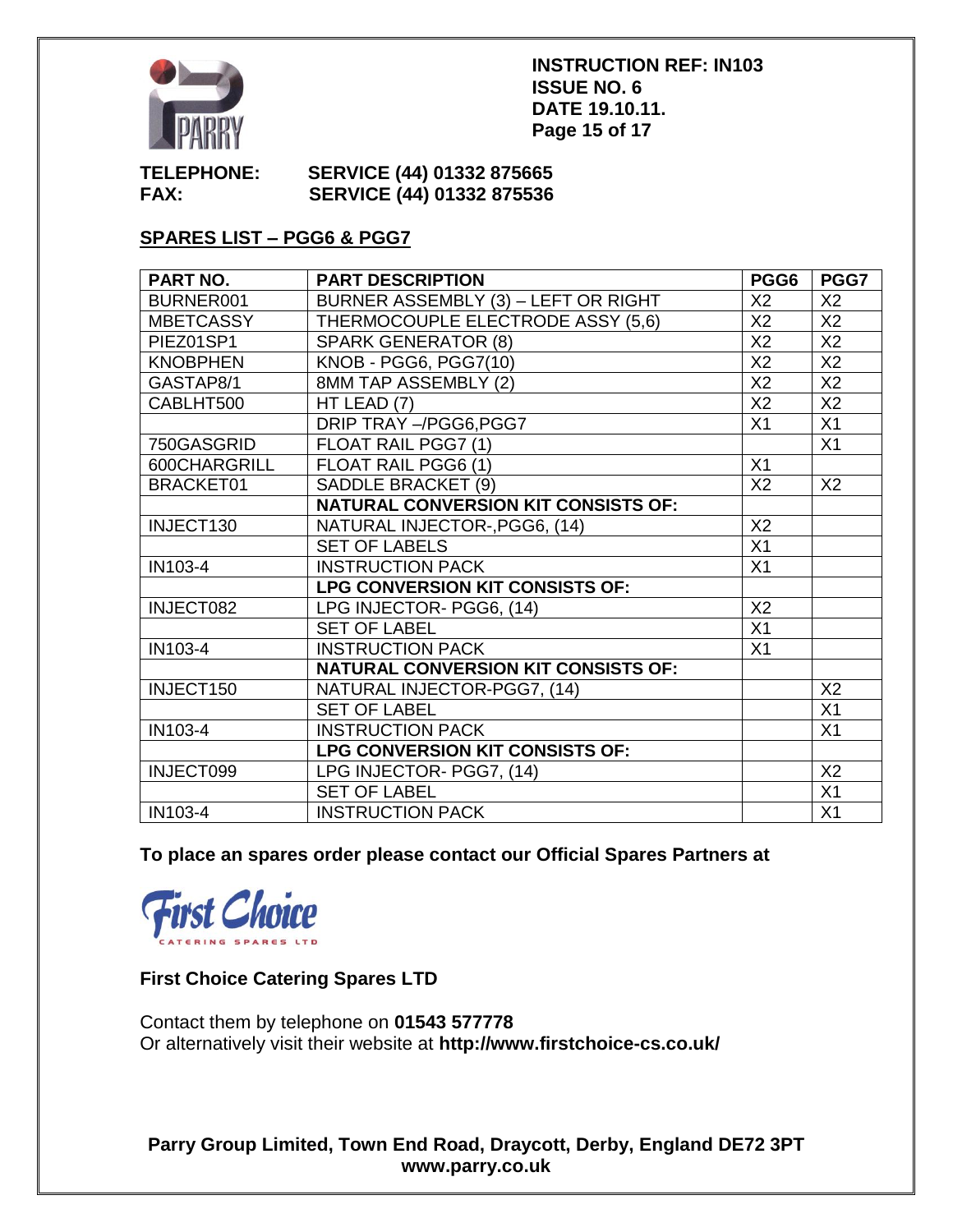

**INSTRUCTION REF: IN103 ISSUE NO. 6 DATE 19.10.11. Page 16 of 17**

# **TELEPHONE: SERVICE (44) 01332 875665 FAX: SERVICE (44) 01332 875536**

# **WARRANTY INFORMATION**

## **WARRANTY POLICY**

- The manufacturers warranty is only valid in the UK mainland & Northern Ireland, Western Isles, Inner Hebrides and Islands are parts only warranty.
- $\bullet$  All service calls will be carried out between the hours of 8.00am  $-5.00$ pm Monday to Friday only.
- We accept no responsibility for delays in replacing or repairing the equipment due to circumstances beyond our control.
- Your warranty can be immediately invalid if the installation of the equipment has not been installed in accordance with the manufactures instruction. (See installation details). Also the miss-use, alteration or unauthorised repairs of the equipment will invalidate the warranty.
- During the warranty period it is at Parrys discretion to repair or replace the equipment.
- Warranty only applies if the equipment has been used in a professional manor following the manufactures instructions and maintenance guide lines.
- The warranty covers defects in the material and components failure only we are not liable for trading loss, loss of perishable items, water damage, loss due to injury or fire damage.

# **WARRANTY REQUEST**

- Please ensure you have referred to the manufacturers' instruction before placing a warranty call. Or contact our warranty department on 01332 875665 for technical assistance. Please ensure you obtain the model number before calling.
- Please ensure you have read the section not covered under warranty to avoid any unnecessary warranty charges.
- If the problem with the machine can not be resolved please contact the company that supplied you the machine.

# **(SERVICE CALLS CAN NOT BE PLACED DIRECT WITH PARRY)**